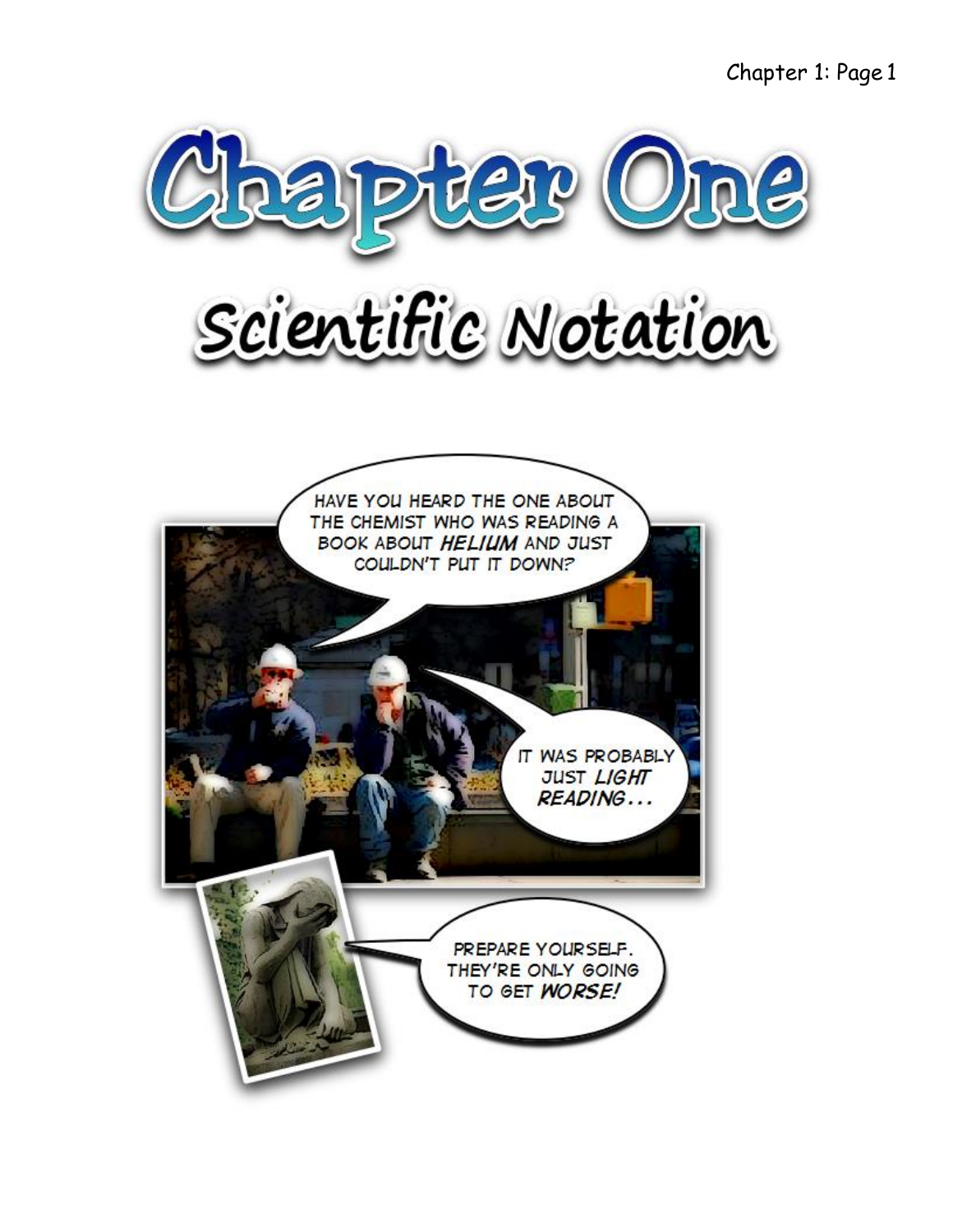

# Today, your child should complete the readings and practice problems for the week.

# Your "grocery list" for this week's lab will be:

1 box Duncan Hines Yellow Cake Mix (with butter) 1 package of cream cheese 1 stick of butter 1 egg 2 tsp. vanilla

Powdered sugar (for topping on the finished cookies) Plastic wrap Baking sheet Knife Ruler

### National Science Education Standards covered this week.

12ASI1.4 Formulate and revise scientific explanations and models using logic and evidence. Student inquiries should culminate in formulating an explanation or model. Models should be physical, conceptual, and mathematical.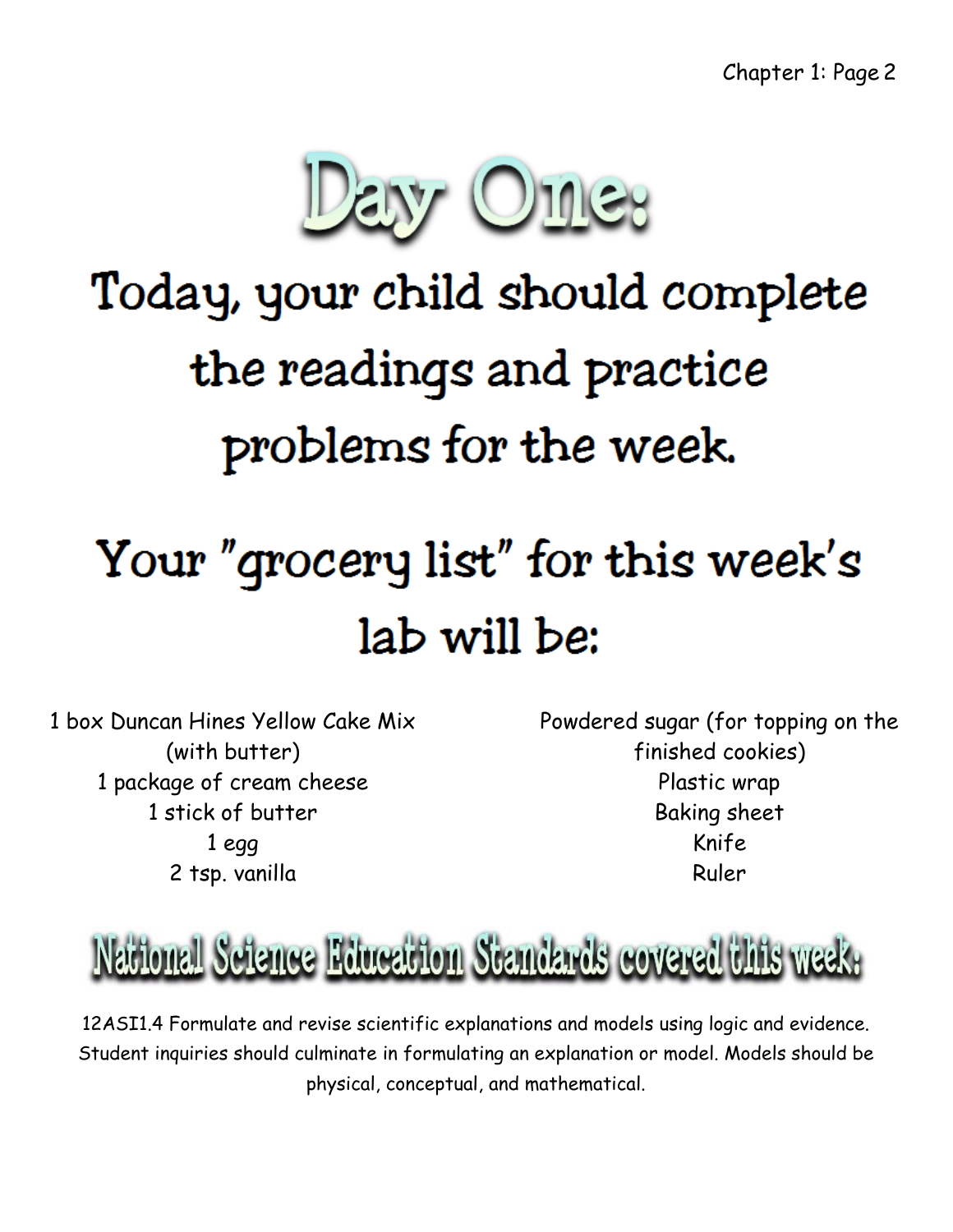

| scientific<br>notation | method of writing large and small numbers in shorthand using a<br>system of coefficients (1-9.9) multiplied by exponents by factors<br>of 10. For example, 1224578 would be written as 1.224578 $\times$ 10 <sup>6</sup> |
|------------------------|--------------------------------------------------------------------------------------------------------------------------------------------------------------------------------------------------------------------------|
| coefficient            | the number used within scientific notation between 1 and 9.9 to<br>be multiplied by an exponent                                                                                                                          |
| exponent               | a factor of ten. Used within scientific notation to represent<br>large or small numbers.                                                                                                                                 |
| precision              | how close a series of measurements are to each other                                                                                                                                                                     |
| accuracy               | how close a measured value is to the real value of the object                                                                                                                                                            |



**What is the difference between precision and accuracy?** *Precision is how close a series of measurements are to each other. Accuracy is how close a measured value is to the real value of the object.*

**What does size have to do with the difficulties of chemistry?** *Because of their small size, nobody has ever seen an atom before.*

**What range of numbers must a coefficient be between in order to write out a number in scientific notation?** *The coefficient must always be a number between 1.0 and 9.9*

**When converting a number between standard form (i.e. 102,000) and the scientific notation (i.e. 1.02 X 10<sup>5</sup> ), what happens to the exponent if the conversion requires the number to get smaller or larger?**

*If the coefficient needs to get smaller during a conversion, the exponent will need to get bigger, and vice versa.*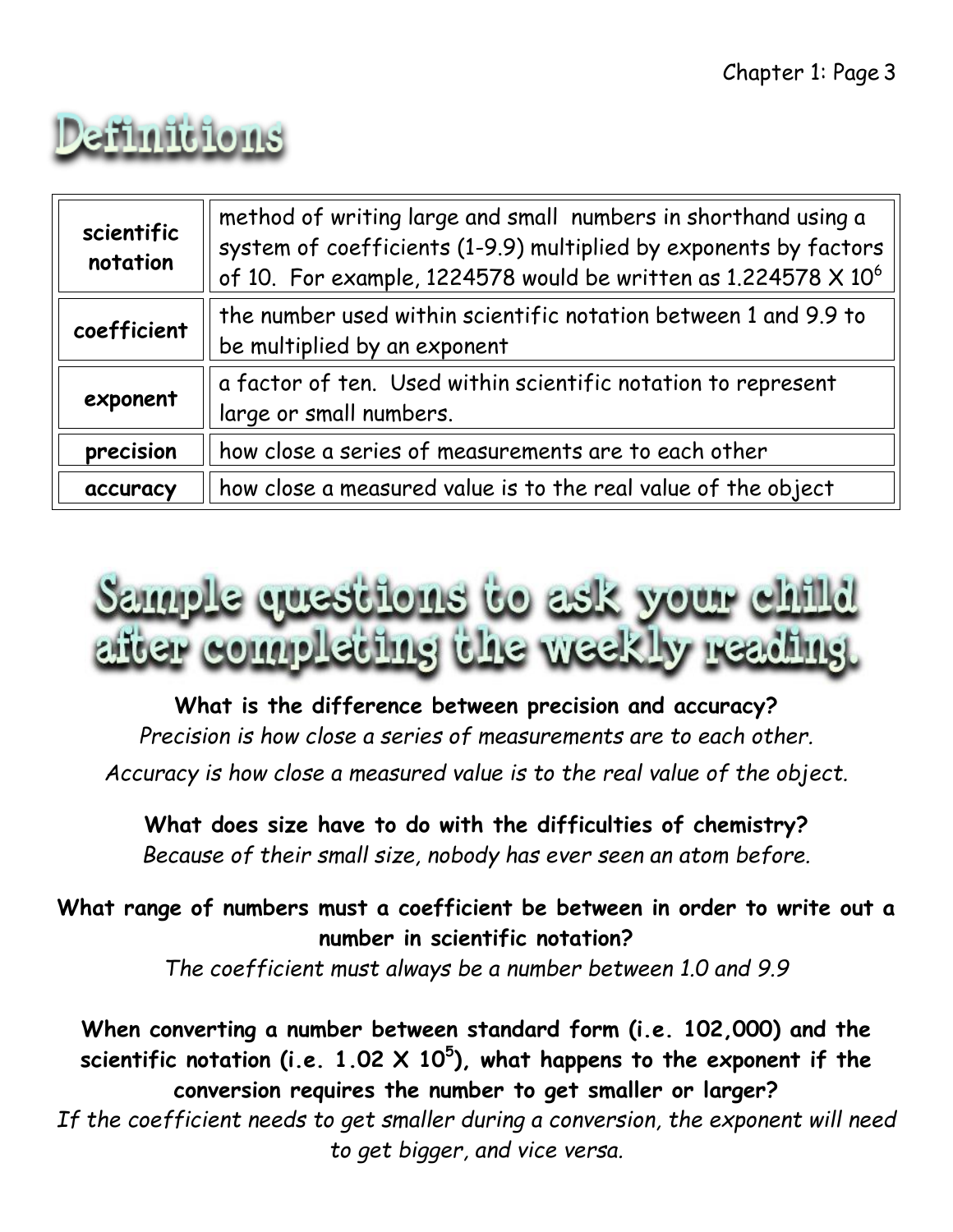

## Your child should check their work on the practice worksheets today with the answer key below.

# Auswer Key for Practice Problems

- 1)  $4.57 \times 10^4$
- 2)  $9 \times 10^{-3}$
- 3)  $2.3 \times 10^{1}$
- 4)  $9 \times 10^{-1}$
- 5)  $2.4212 \times 10^7$
- 6)  $6.65 \times 10^{-4}$
- 7)  $2.19 \times 10^{1}$
- 8)  $3.32 \times 10^{-3}$
- 9)  $3.21 \times 10^2$
- 10)  $1.19 \times 10^{-1}$
- 11)  $1.492 \times 10^3$
- 12)  $2.713 \times 10^{-1}$
- 13)  $3.14159 \times 10^5$
- 14)  $6.022 \times 10^3$
- 15)  $1.2011 \times 10^{-1}$
- 16) 3,825
- 17) 63,000
- 18) 0.023
- 19) 0.00000444
- 20) 7,121,000,000
- 21) 0.12
- 22) 180
- 23) 0.00081
- 24) 670,000
- 25) 34,000,000
- 26)  $3.4 \times 10^{-5}$
- 27)  $6.5 \times 10^4$
- 28) 3.60  $\times$  10<sup>14</sup>
- 29)  $5.49 \times 10^2$
- 30)  $4.03 \times 10^7$
- 31) 8.2 x 10-10
- 32) 2.05  $\times$  10<sup>-10</sup>
- 33) 2.18 x 10-3
- 34)  $9.73 \times 10^5$
- 35) 7.0 x 10-6
- 36)  $3.621471 \times 10^3$
- 37) 3.7526  $\times$  10<sup>3</sup>
- 38)  $4.5683 \times 10^{2}$
- 39)  $2.15 \times 10^2$
- 40)  $4.28 \times 10^{-2}$
- 41)  $5.673 \times 10^{-5}$
- 42)  $9.0 \times 10^{-9}$
- 43) 3.9256 x 10-5
- 44)  $1 \times 10^{-8}$
- 45) 3.7004  $\times$  10<sup>-3</sup>
- 46)  $2 \times 10^{-3}$
- 47)  $8 \times 10^{-6}$
- 48)  $3.6 \times 10^{-6}$
- 49)  $1.56 \times 10^{-1}$
- 50)  $4.5 \times 10^{-5}$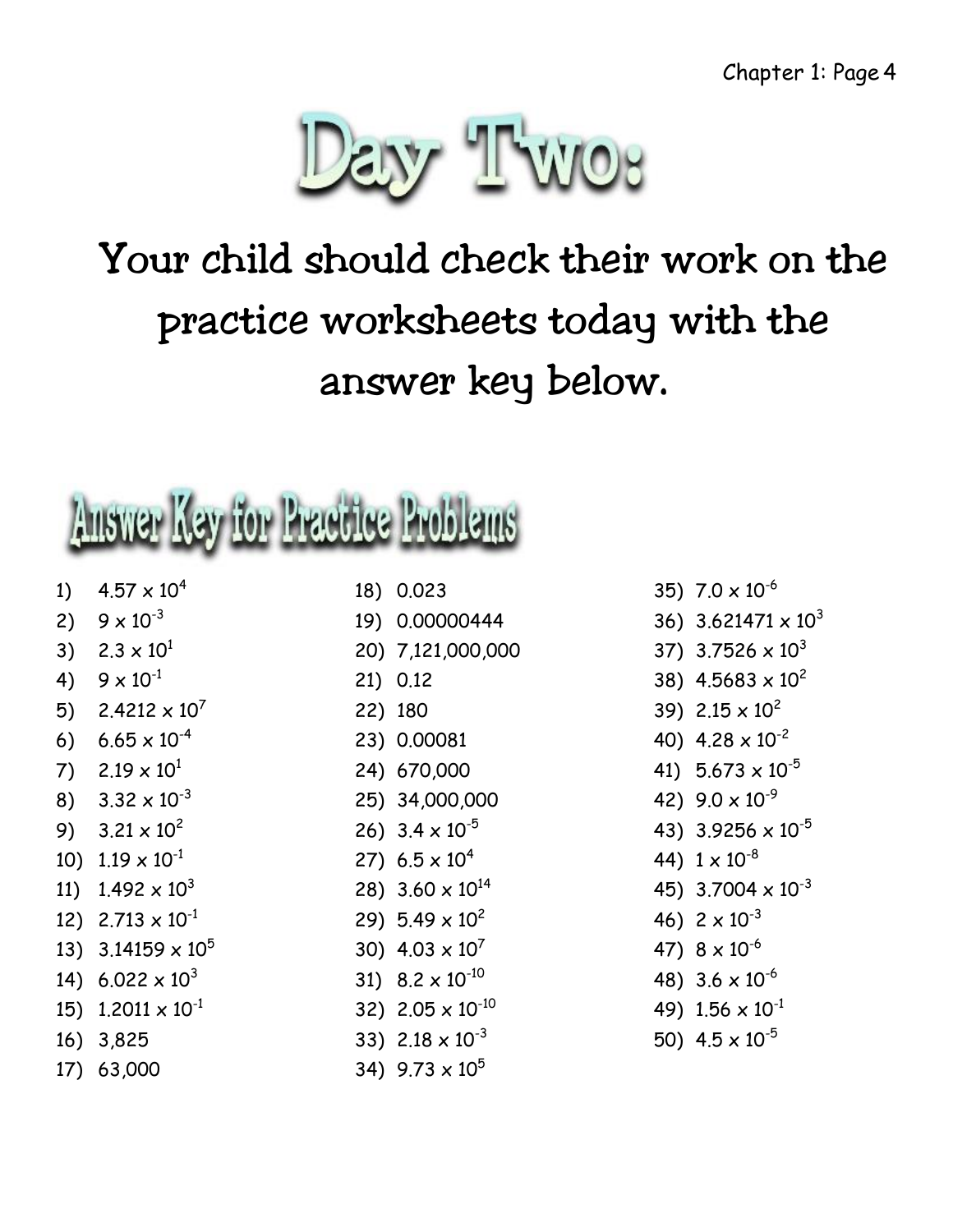

Make certain your child has read through this weekly lab and that you have collected all of your supplies for the activity.

## The ingredients for this week's lab are:

1 box Duncan Hines Yellow Cake Mix (with butter) 1 package of cream cheese 1 stick of butter 1 egg 2 tsp. vanilla

Powdered sugar (for topping on the finished cookies) Plastic wrap Baking sheet Knife Ruler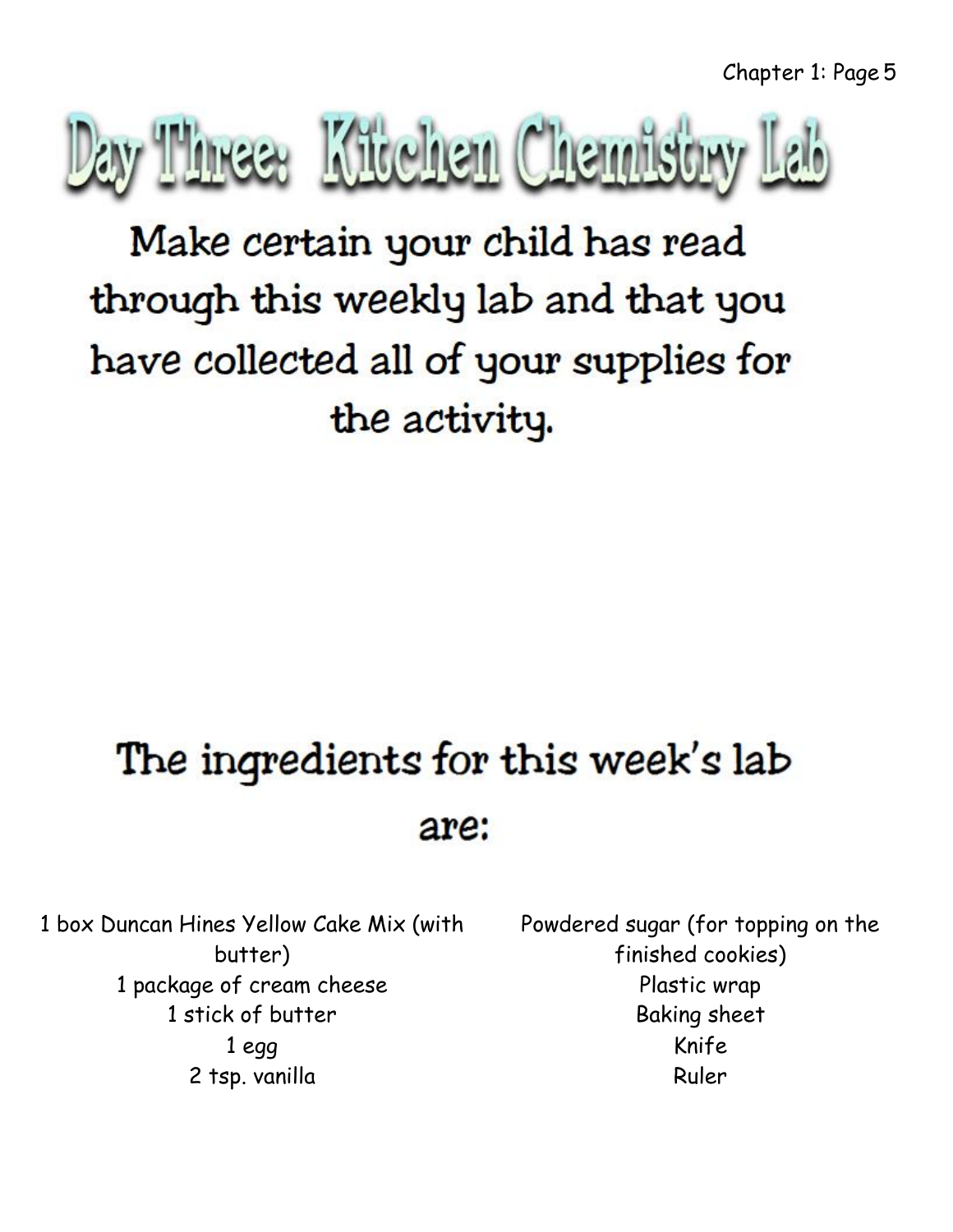### Mr.Q's favorite cookie (thanks Mom!)

In terms of accuracy, these cookies couldn't be more precise.

The topics of accuracy and precision will be demonstrated in this activity.

### Ingredients:

1 box Duncan Hines Yellow Cake Mix with butter 1 package of cream cheese 1 stick of butter 1 egg 2 tsp. vanilla Powdered sugar (for topping on the finished cookies)

#### **Other materials:**

Plastic wrap Baking sheet Knife Ruler



### Recipe:

- 1) Whip the cream cheese and butter together until they are creamy.
- 2) Add the remaining ingredients and mix together.
- 3) Roll the dough into the shape of a tube and wrap with plastic wrap.
- 4) Let it rest overnight in the refrigerator.
- 5) Before baking, place the ruler next to the dough and accurately cut 1 inch slices.
- 6) Be certain to remove the plastic wrap and bake for ~12 minutes at 350°F.
- 7) Top with powdered sugar when done.

The initial measurement of your uncooked dough is very important within this activity. Once you have completed baking your cookies, each should have an identical length. To test this concept, follow this procedure: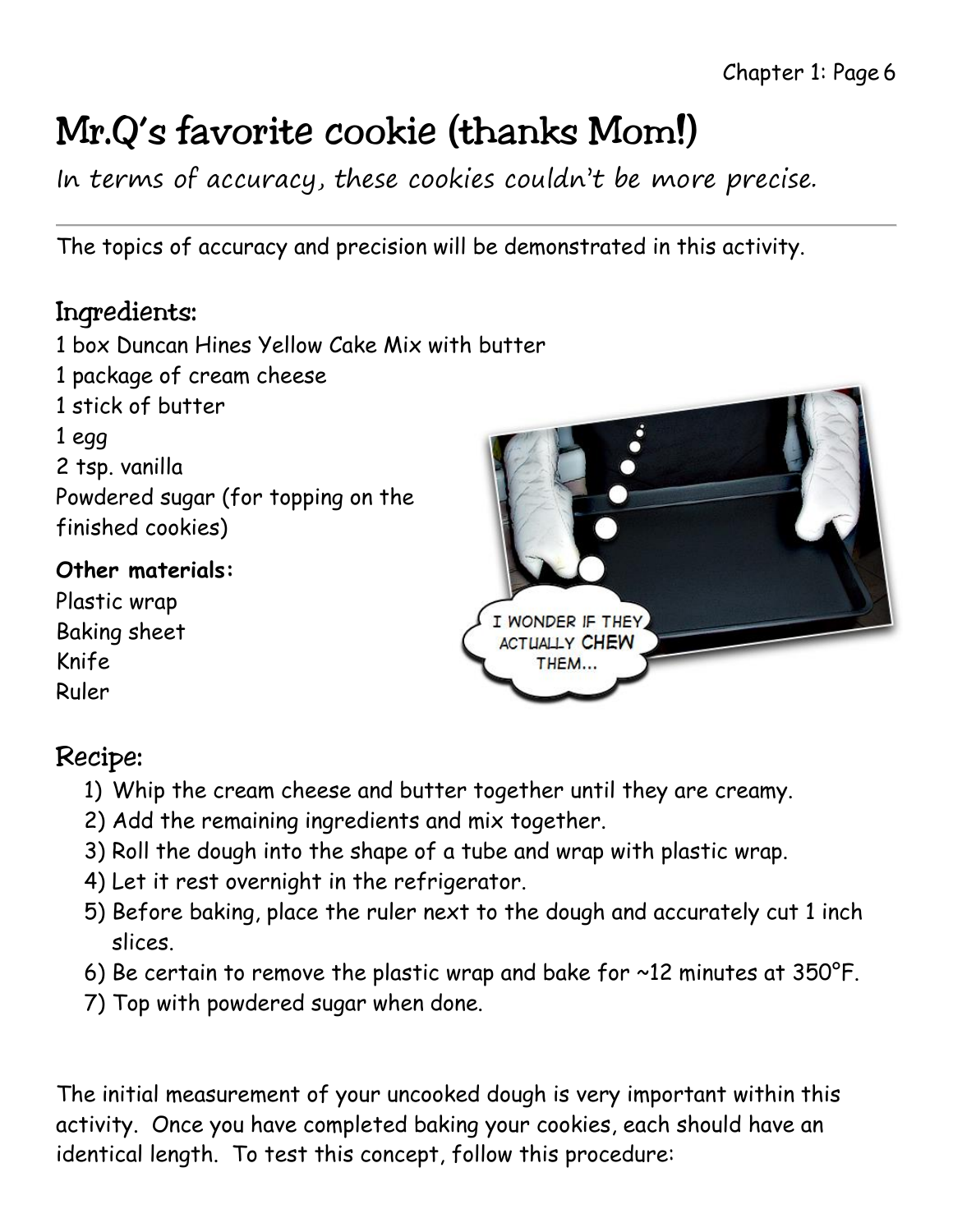- 1) Measure the length of two cookies chosen at random. Are they the same length?
- 2) Measure the height of these same two cookies. Are their highest points the same?

If your measurement of the cookie dough as you cut the slices was precise, every cookie should be the same size; however, it is unlikely this will be the case no matter how many times you measure various pairs of cookies.

#### Explanation:

From your reading, you've learned the definitions of accuracy and precision:

**Precision** is how close a series of measurements are to each other. **Accuracy** is how close a measured value is to the real value of the object.

After comparing the length of your pairs of cookies, you may have discovered that several (if not all) of the pairs were not identical. Despite the fact that you accurately followed the recipe and produced cookies that are (I'm certain) delicious – they are not exactly alike! This means all of your cookies are not precisely like each other.

But what if all of your cookie pairs are nearly the identical length? This would mean that your cooking ability is both accurate and precise!

Is it possible to be neither accurate nor precise during your cooking this week? Yes! What if your oven does not cook properly and burns the cookies on the outside edge of the sheet while leaving several cookies in the center undone? This batch of cookies would not be very precise (since some cookies were properly cooked and others would still be raw) or accurate (since none of the cookies ended up as they were supposed to.)